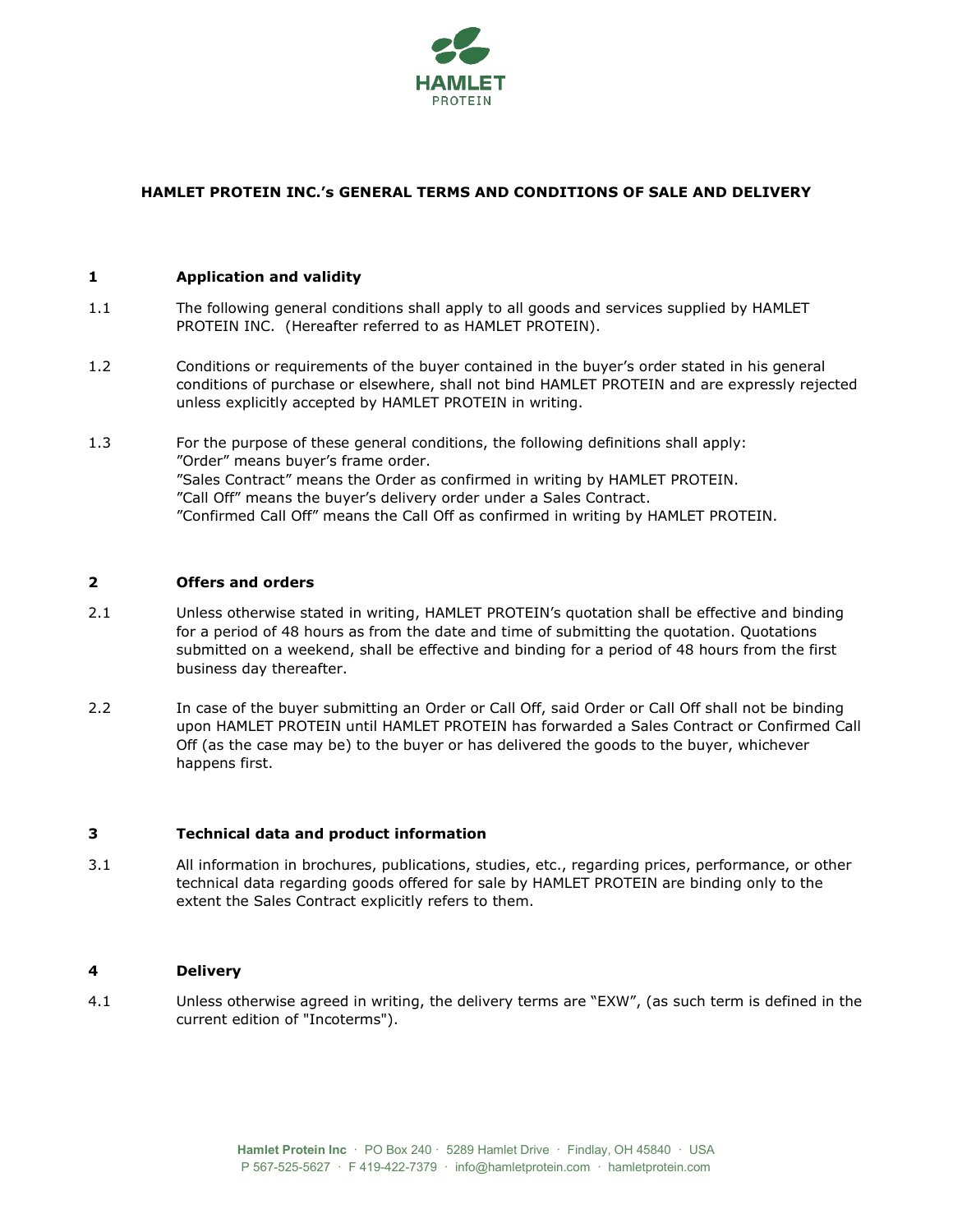

- 4.2 Normally, and unless HAMLET PROTEIN has informed the Buyer otherwise in writing, the goods shall be ready for shipment no later than 5 business days upon Confirmed Call Off for local deliveries and no later than 10 business days upon Confirmed Call Off for export goods.
- 4.3 The date of delivery stated in the Sales Contract or Confirmed Call Off is an estimate made to the best of HAMLET PROTEIN's knowledge. HAMLET PROTEIN shall notify the buyer of the actual date of delivery when it has been finally determined.
- 4.4 Unless otherwise agreed in writing, the quantity agreed upon in the Sales Contract shall be delivered in instalments evenly distributed during the term of the Sales Contract.
- 4.5 If a delivery has not been taken by the buyer on or before the delivery date, cf. 4.3 and 4.4, HAMLET PROTEIN is entitled at its own discretion to cancel or maintain in whole or in part the Sales Contract and/or the Confirmed Call Off. Furthermore, HAMLET PROTEIN is entitled to store, sell or remove the goods for the buyer's account and risk and to claim damages, including loss of profit. In case of HAMLET PROTEIN cancelling the Sales Contract and/or the Confirmed Call Off, HAMLET PROTEIN is entitled to compensation for costs incurred as well as loss of profit.

## **5 Delay**

- <span id="page-1-0"></span>5.1 If delivery is delayed beyond the date agreed upon or stated by HAMLET PROTEIN according to subsection 4.3 and 4.4 and the delay is not caused by circumstances beyond HAMLET PROTEIN's control as specified in Section [14,](#page-4-0) the buyer can by written notice to HAMLET PROTEIN demand delivery within a specified reasonable time limit.
- 5.2 If delivery is not made within the time limit provided by the buyer in accordance with subsection [5.1,](#page-1-0) and said time limit is exceeded by more than 5 working days, the buyer is entitled to cancel the delayed Confirmed Call Off. Any cancellation of the Confirmed Call Off shall be sent by the buyer to HAMLET PROTEIN in writing prior to delivery of the Confirmed Call Off.
- 5.3 The buyer cannot claim damages of any kind whatsoever including, but not limited to, damages for consequential loss suffered due to a delay.

#### **6 Cancellation or modification of an agreement**

6.1 The buyer's cancellation or modification of a Sales Contract or a Confirmed Call Off is subject to HAMLET PROTEIN's written approval, and subject to the buyer reimbursing costs and losses incurred by HAMLET PROTEIN as a result of the cancellation or alteration, however as a minimum an amount equal to 15% of the agreed purchase price on the cancelled or modified part of the Sales Contract/Confirmed Call Off, excluding VAT, is due as an administrative cancellation fee.

#### **7 Use of the goods**

7.1 In his use of the goods, the buyer shall observe all relevant national legislation including any regulation or requirement of governmental or other regulatory authority. Consequently, HAMLET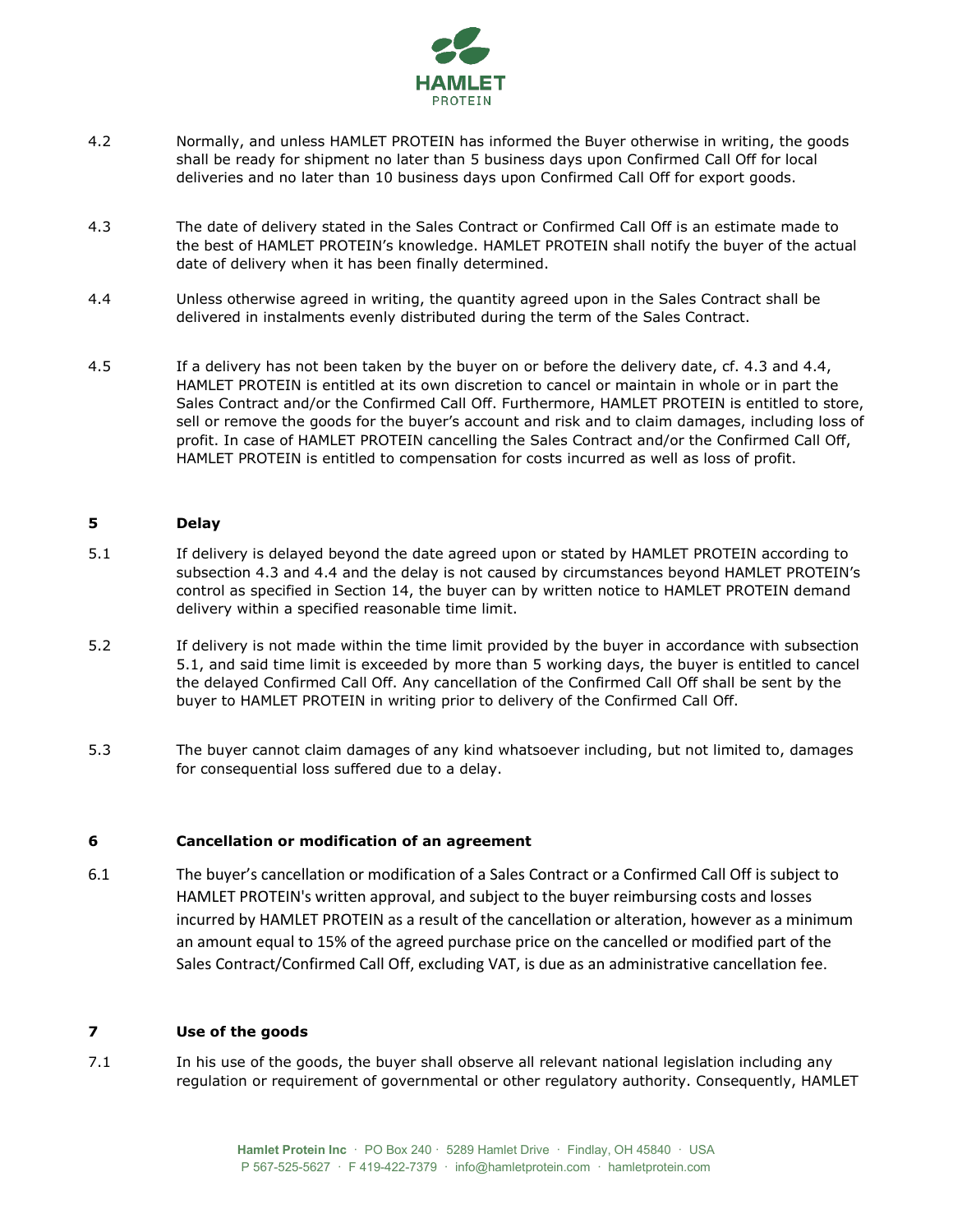

PROTEIN assumes no liability for any infringement of patents or violation by the buyer of any relevant legislation, regulation or requirement, which is due to his use of the goods. This shall apply even if HAMLET PROTEIN, its employees or agents have made statements or recommendations (whether before or after the purchase) relating to the goods.

## **8 Specifications/Warranty/Nonconformity**

- 8.1 HAMLET PROTEIN warrants that at the time HAMLET PROTEIN delivers the goods to the buyer that the goods will conform to the specifications for the goods expressly agreed to in writing by HAMLET PROTEIN. No agent, employee or representative of HAMLET PROTEIN has any authority to bind HAMLET PROTEIN to any affirmation. EXCEPT FOR THE ABOVE LIMITED WARRANTY, HAMLET PROTEIN MAKES NO OTHER WARRANTIES, EXPRESS OR IMPLIED, AND ALL OTHER EXPRESS OR IMPLIED WARRANTIES INCLUDING IMPLIED WARRANTIES OF MERCHANTABILITY, FITNESS FOR A PARTICULAR PURPOSE, AND NON-INFRINGEMENT ARE EXPRESSLY DISCLAIMED TO THE FULLEST EXTENT PERMISSIBLE BY APPLICABLE LAW.
- 8.2 Immediately upon receipt of the goods, and before use thereof, the buyer shall make such examination of the goods as is required by proper trade practice. The buyer shall make sure that the goods meet all contractual requirements. If the buyer fails to conduct said proper examination timely, he shall lose his right to invoke any claim for nonconformity (including shortage), which could have been detected by the examination.
- <span id="page-2-0"></span>8.3 Without prejudice to subsection 8.2, claims of nonconformity must be made in writing and received by HAMLET PROTEIN not later than 14 calendar days after the nonconformity was or should have been detected. The complaint shall include a description of the alleged nonconformity.
- <span id="page-2-1"></span>8.4 Without prejudice to subsection 8.2 or 8.3, any claim regarding goods must be received by HAMLET PROTEIN within 6 months of delivery of the goods or the claim is waived.
- 8.5 No complaint can be made after expiry of the deadlines stipulated in [8.3](#page-2-0) and [8.4.](#page-2-1)
- 8.6 HAMLET PROTEIN shall in no event be liable for nonconformity when arising after delivery of the goods by HAMLET PROTEIN, including as a result of inappropriate or improper use or storage.
- 8.7 In the case of a timely claim against HAMLET PROTEIN in connection with goods supplied by HAMLET PROTEIN, then HAMLET PROTEIN may choose, as its sole and exclusive obligation and buyer's sole and exclusive remedy, to within a reasonable time, deliver replacement goods, make subsequent deliveries of goods, repair nonconforming goods or grant the buyer a pro rata reduction in the purchase price, whereupon the rectification of the nonconformity shall be deemed final and the claim fully resolved.
- 8.8 With the exception of what has been stipulated above, HAMLET PROTEIN assumes no liability for any nonconformity (including shortages), defects or failure of performance, and the buyer cannot assert any other rights in case of default than the ones stated above.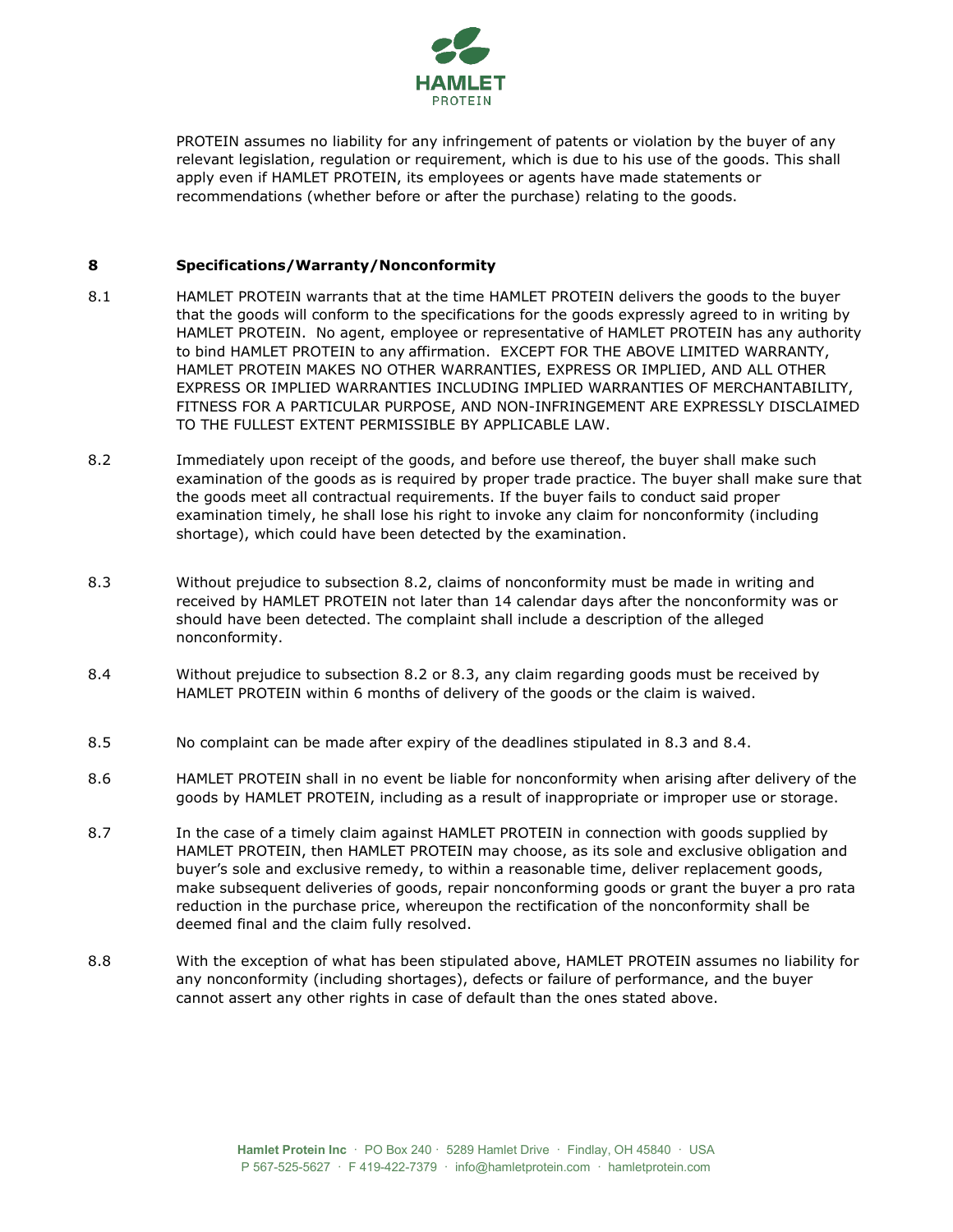

## **9 Prices**

- 9.1 Unless otherwise agreed in writing, prices are based on the prevailing prices excluding V.A.T., costs, duties, etc., and the delivery terms are "EXW" (as such, term is defined in the current edition of "Incoterms").
- 9.2 HAMLET PROTEIN reserves the right at any time upon written notice effective immediately to revise or adjust an otherwise agreed or accepted price of any goods or products to compensate for increased cost of (i) utilities (such as natural gas and/or electricity) or (ii) transportation and logistics. Such revised or adjusted price shall apply to purchase orders received and goods and products comprised by confirmed purchase orders but not yet delivered at the time of HAMLET PROTEIN providing the written notice of such revised or adjusted price

### **10 Terms of payment**

- 10.1 Unless otherwise agreed in writing, payment shall be effected to HAMLET PROTEIN's account no later than 14 days upon delivery. Credit payment terms remain at all times subject to credit approval by HAMLET PROTEIN.
- 10.2 In case of late payment, HAMLET PROTEIN charges interest on any amounts overdue at the lower of the highest legally permissible interest rate or the reference rate of the Danish Central Bank added a rate of 8% per annum, in accordance with article 5 of the Danish Interest Act.
- 10.3 Should default be made by the Buyer in paying any sum due under any Sales Contract as and when due, HAMLET PROTEIN shall have the right either to suspend all further deliveries until the Buyer's default of payment shall have been made good or to cancel Sales Contracts so far as any goods remain to be delivered thereunder.
- 10.4 The buyer shall not withhold payment or make any deductions from the price of the goods in respect of claims that have not been approved in writing by HAMLET PROTEIN.

#### **11 Retention of title**

11.1 HAMLET PROTEIN shall retain full and clear title to goods delivered hereunder, and ownership of the goods shall not pass to the buyer until full and final payment has been made.

# **12 Intellectual property rights**

12.1 The title to intellectual property rights in regard of the goods shall be vested in and solely allotted to HAMLET PROTEIN, including intellectual property rights resulting from the cooperation between the parties regarding the goods.

# **13 Storage and processing of information**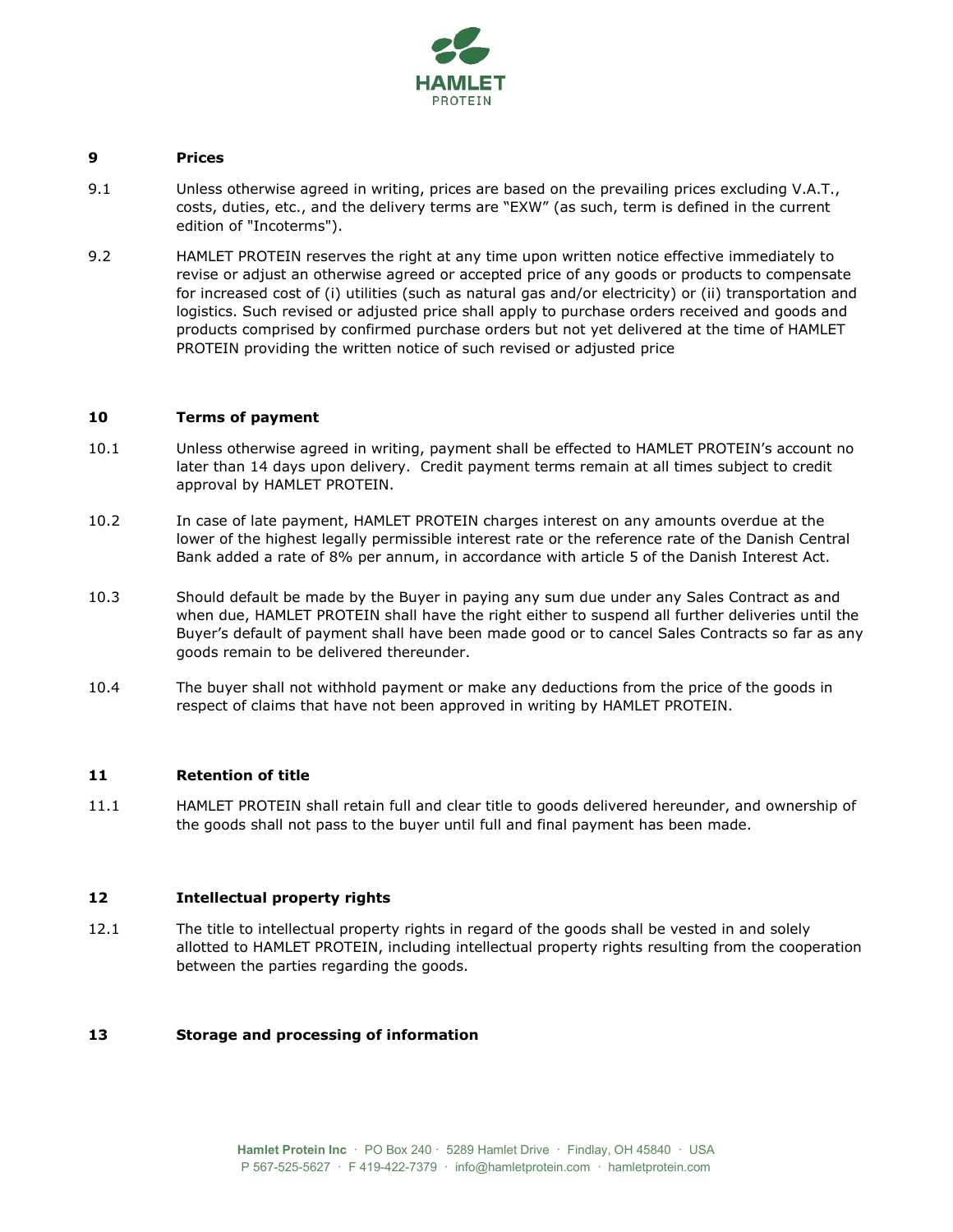

- 13.1 As part of HAMLET PROTEIN's handling of orders, HAMLET PROTEIN will receive personal data from the buyer or from representatives of the buyer. HAMLET PROTEIN handles such personal data as agreed in writing with the customer.
- 13.2 HAMLET PROTEIN stores and processes all information, documents, etc., in accordance with applicable rules on the handling of personal data.

## <span id="page-4-0"></span>**14 Force majeure**

- 14.1 Neither party shall be liable to pay damages or make compensation in any way for any delay or failure to perform any of its obligations when such delay or failure is due to force majeure.
- 14.2 Force majeure is defined as an act of god or an event or contingency outside the reasonable control of the party affected thereby. It shall include but not be limited to delay in the delivery of or defects in goods supplied by subcontractors, substantial price increases for such deliveries, war (declared or undeclared), revolution, riot, strike and lockout, labour disturbances, fire, flood, epidemic, earth-quake, explosion, blockade, embargo, unavailability of basic raw materials, lack of or failure of transportation, any unusual or unexpected acts of government or governmental agency, and other similar events.
- 14.3 Upon the occurrence of force majeure, the party suffering thereby shall promptly give the other party written notice thereof specifying the cause of force majeure and how it will affect the performance of its obligations.
- 14.4 If the delivery of goods is temporarily prevented owing to force majeure events, the obligation to deliver shall be suspended as regards the period during which the force majeure situation exists with the effect that the buyer shall not be entitled to cancel the Sales Contract. However, if contractual performance, delivery of goods or other duties are prevented by force majeure for a period of 120 consecutive days, then either party may terminate the obligations prevented by force majeure.

#### **15 Product Liability**

- <span id="page-4-2"></span>15.1 If the goods supplied by HAMLET PROTEIN cause bodily injury or damage tangible property when used in accordance with HAMLET PROTEIN instructions, industry standards and legal requirements, subject to subsection [15.2](#page-4-1) below, HAMLET PROTEIN shall provide reasonable compensation therefor.
- <span id="page-4-1"></span>15.2 Notwithstanding the provisions of subsection [15.1](#page-4-2) above, HAMLET PROTEIN will not be liable for (a) damage caused to objects intended for commercial use, (b) any consequential loss, loss of profits or other indirect loss, (c) injury or damage not caused by goods supplied by HAMLET PROTEIN, or (d) injury or damage to the extent caused by or contributed to by the negligence of another party, including as a result of another person failing to take reasonable precautions to limit injury or damage or the scope thereof. HAMLET PROTEIN may demand, and buyer shall pay, a proportion of the compensation, which is commensurate with buyer's conduct.
- 15.3 In the event of legal action being taken against HAMLET PROTEIN or the buyer with a claim for compensation based on the rules governing product liability, each party undertakes to let itself become involved in a pending case against the other party at the latter's request. The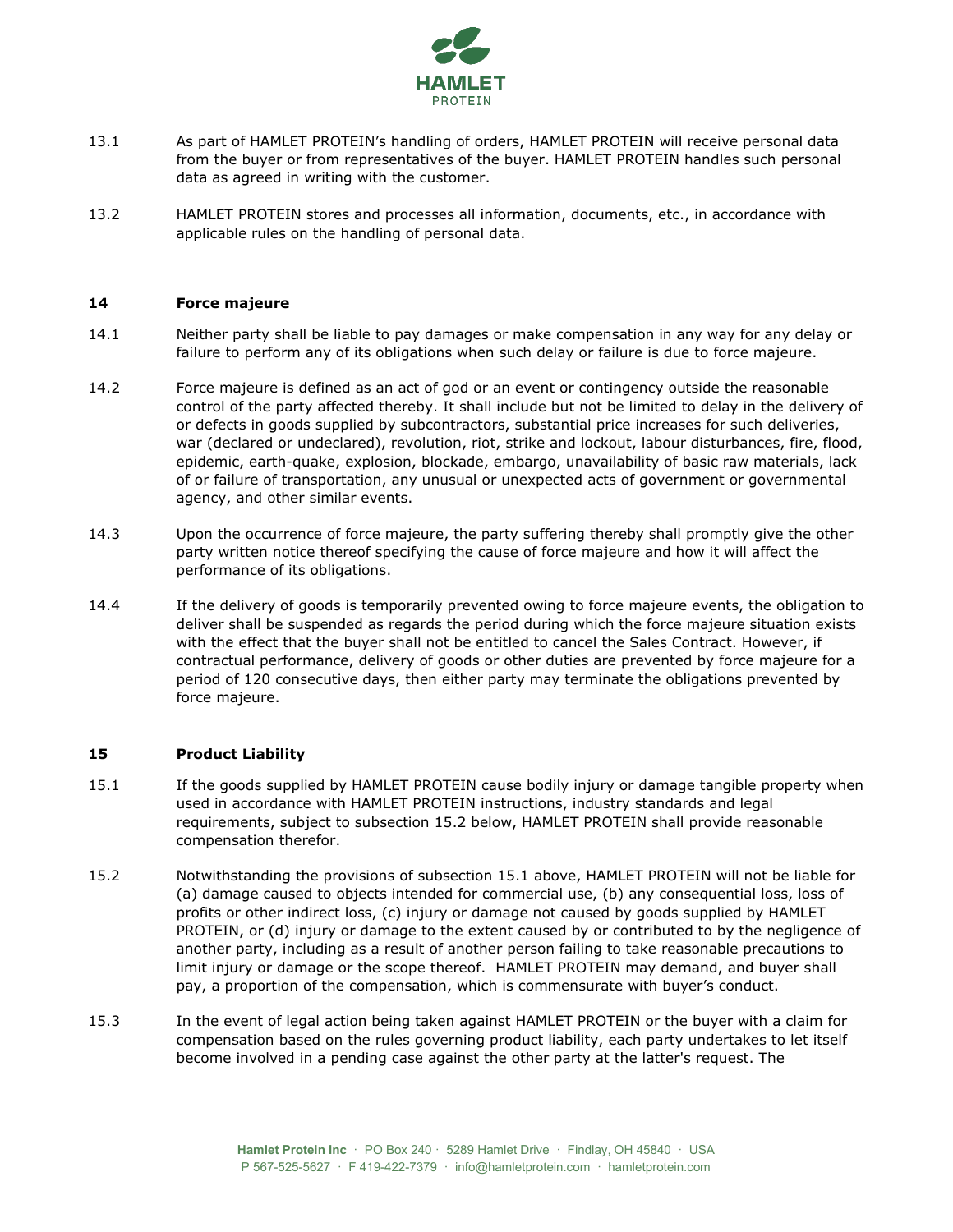

relationship between HAMLET PROTEIN and the buyer shall, however, be settled pursuant to section [18](#page-5-0) below.

## **16 Limitation of liability**

- 16.1 To the extent permitted by law, HAMLET PROTEIN shall never be liable for punitive damages, financial loss, consequential loss, loss of profit, loss of time, other indirect loss, or incidental or consequential damage whether arising from delay, from the supply of nonconforming goods or otherwise regardless of whether the potential damage or loss was foreseeable or whether HAMLET PROTEIN was advised of the potential damage.
- 16.2 HAMLET PROTEIN's liability shall in any case be limited to the price of the goods, which are the basis of the claim.

### **17 Right of set-off**

- 17.1 If the buyer has a financial claim towards HAMLET PROTEIN, the latter shall be entitled to set off such claim in whole or in part against any claim that HAMLET PROTEIN or one of HAMLET PROTEIN's subsidiaries or associated companies might have against the buyer or against one of the buyer's subsidiaries or associated companies.
- 17.2 Securities provided by the buyer to HAMLET PROTEIN or one of HAMLET PROTEIN's subsidiaries or associated companies shall secure any claim which HAMLET PROTEIN or one of HAMLET PROTEIN's subsidiaries or associated companies has or might in future have against the buyer or one of the buyer's subsidiaries or associated companies.

#### <span id="page-5-0"></span>**18 Jurisdiction and governing law**

- 18.1 The validity, construction and performance of the obligations of the parties shall be governed by and interpreted in accordance with the laws of Denmark provided with respect to purchase and sale transactions wholly conducted within the United States then laws of the State of Ohio, U.S.A. will govern.
- 18.2 Disputes, controversies, claims or differences which may arise between the parties out of, in relation to, or in connection with delivery of goods or services from HAMLET PROTEIN, or for the breach thereof, shall be settled by the competent court in Horsens, Denmark provided with respect to purchase and sale transactions wholly conducted within the United States then the courts in the State of Ohio, U.S. will have exclusive jurisdiction.

November 2019